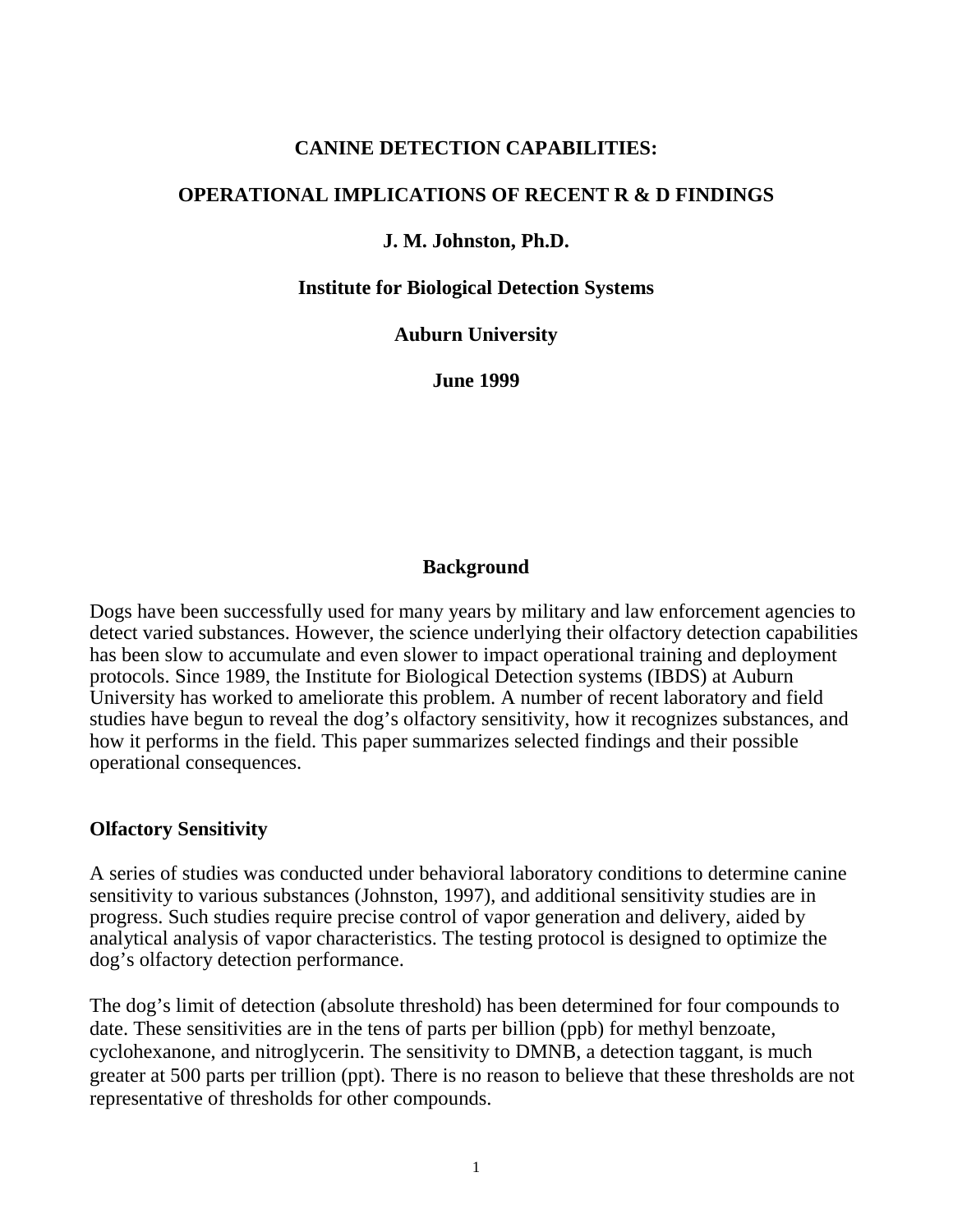Because of the nature of the laboratory preparation, these detection limits should be taken as the best that dogs are capable of for these substances. It is not possible to make comparable measurements under operational conditions because of the difficulties in controlling and measuring vapor samples. Nevertheless, it is clear that dogs are as sensitive, or more sensitive, to at least some substances as are instrumental systems. Of course, for dogs, vapor collection, signal processing, and detection cycle times are essentially instantaneous.

This level of olfactory sensitivity plays a key role in the dog's ability to use concentration gradient information to locate an odor source. It is reasonable to presume that a dog coming into contact with the periphery of a vapor plume will initially encounter only relatively low concentrations of target compounds. Although the means by which spatially dispersed variations in concentration guide rapid movement toward the odor source has not been studied, it is clear that they are extremely efficient in using this information. That is, minimal sampling effectively guides rapid locomotion to the odor source.

All detection tasks require that dogs respond to the lowest detectable concentrations of the target odor because it is such initial samples that can then prompt them to move in directions that lead to higher concentrations. Although trainers and handlers tend to focus on the quantity of training aids used as defined by weight, dogs respond to training aids in terms of the vapor concentration of signature compounds, not weight. It is therefore important that all dogs are trained to pay attention to a range of concentrations, including even the faintest whiff of target odors, regardless of differences in search scenarios. The findings from these sensitivity studies suggest that this approach will make the best use of dogs' impressive olfactory sensitivity.

## **Odor Discrimination Capabilities**

It is important to note that limits of detection are only one of the critical components of canine detection performance in the field. It may be that dogs' ability to discriminate among target and non-target odors is even more impressive than their sensitivity.

Two studies were conducted that highlight this discriminative capability (Johnston, 1999). These studies, conducted under behavioral laboratory conditions and using different types of operational substances, measured the ability of dogs to detect a target odor when presented mixed with a non-target odor. The concentration of the target odor was held constant across many trials and sessions, and the concentration of the non-target odor was systematically varied from low to very high levels.

The findings showed that dogs were able to discriminate the target odor under these conditions quite well. Although their ability to detect the target odor when it was mixed with the nontarget odor was degraded by extremely high concentrations of the non-target odor, they were able to discriminate the target odor even when the non-target odor was orders of magnitude higher in concentration (and overwhelming to humans).

Odor discrimination training under field conditions naturally augments this capability because vapor compounds from target odors are unavoidably mixed with other compounds present in the ambient air. However, one of the keys to effective detection performance is not merely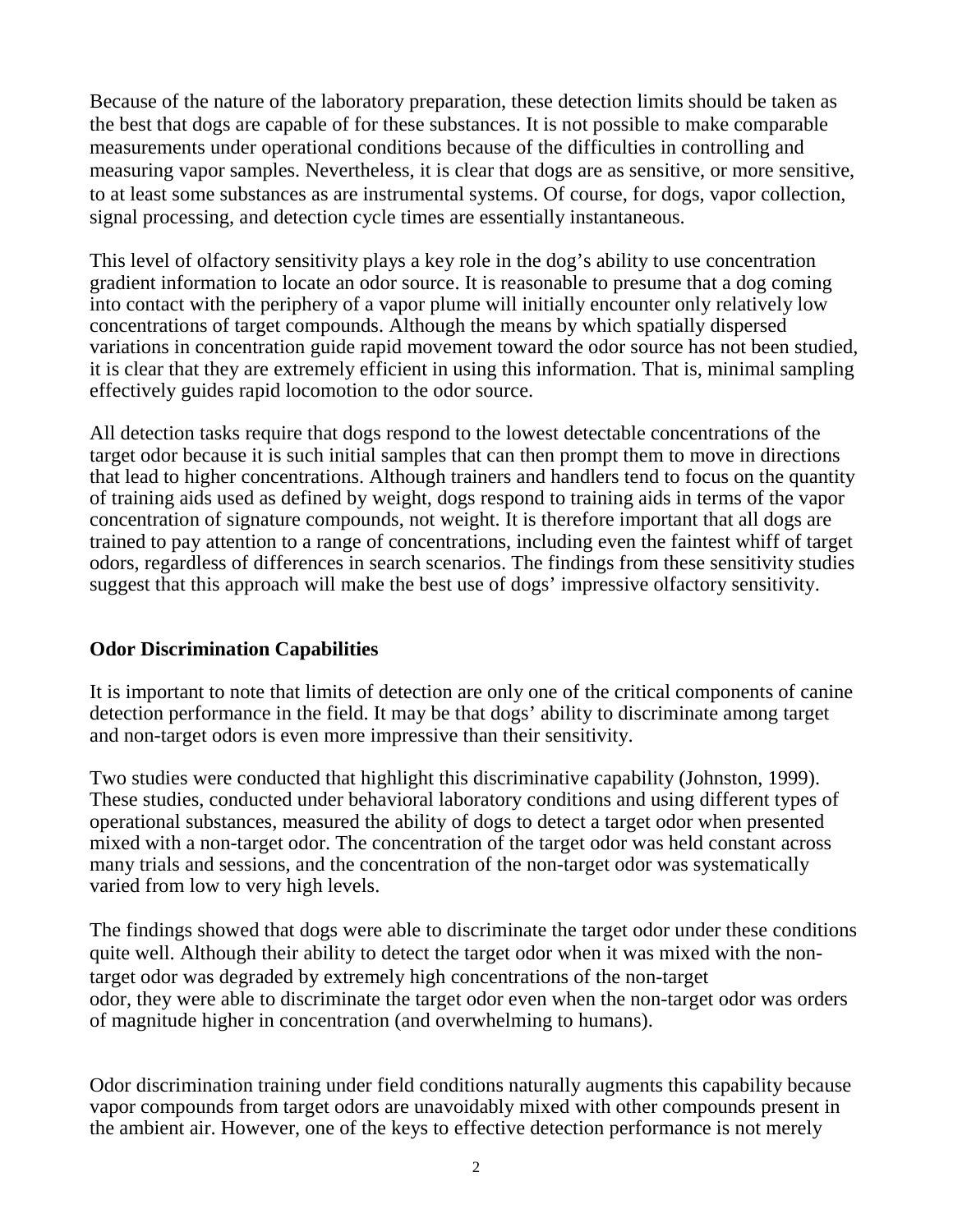training dogs to alert to target substances but training them to detect their vapor signatures when intermingled with other odors, particularly those that might be present under deployment conditions.

### **Generalization From Training to Non-Training Substances**

The success of detector dogs lies not just in discriminating target from non-target substances but in the complementary process of generalizing from an odor on which they have been trained to other odors that are similar, although not exactly the same. The behavioral process of generalization is well understood (Ruling, 1977), and a study assessing its operation in the case of canine olfactory detection confirmed established general principles (Boussom, 1999). This study, which was conducted under controlled field conditions, focused on a number of smokeless powders. Dogs were trained to detect a single powder and then tested on at least four others with which they had no experience. One of these untrained powders was then added to the training list, and dogs were tested on the remaining untrained powders. This pattern continued until dogs were trained on four of the powders and tested on the fifth.

The findings showed that the degree of generalization from training to non-training smokeless powders depended on 1) the chemical similarity of vapor constituents among powders and 2) the breadth of training across different powders. That is, the more untrained powders shared some of the same vapor compounds as trained powders, the more likely dogs were to alert to the untrained powders. Similarly, the more different powders dogs were trained on, the more likely they were to alert to untrained powders. Although generalized responding to untrained powders increased systematically as dogs received training on more powders, detection of untrained powders did not consistently reach operational level, however. Furthermore, even after dogs were trained on four powders, they failed to alert to the remaining powder, which was the most chemically dissimilar from the others.

Although this study needs to be replicated with other target substances, it is clearly inappropriate to assume that training dogs on one or two variants of a target substance is sufficient to assure operational levels of detection of all other variants. These studies should be expected to reveal valuable efficiencies by identifying which variants of each target substance will yield the broadest degree of generalization when used as training aids, thus minimizing the number of variants that must be used in training.

## **Canine Detection Odor Signatures**

Most target odors are composed of many different vapor compounds. A series of studies has shown that although dogs can probably detect many compounds in such mixtures, they learn to respond to only a few (e.g., Johnston, 1 997b; Williams, **Ct** al., 1999). These studies first involved training dogs to respond differentially to samples of clean air, varied non-target odors, and a target odor. Constituents of the target odor identified through analytical testing were then presented to determine if they smelled exactly like the target odor or like something else.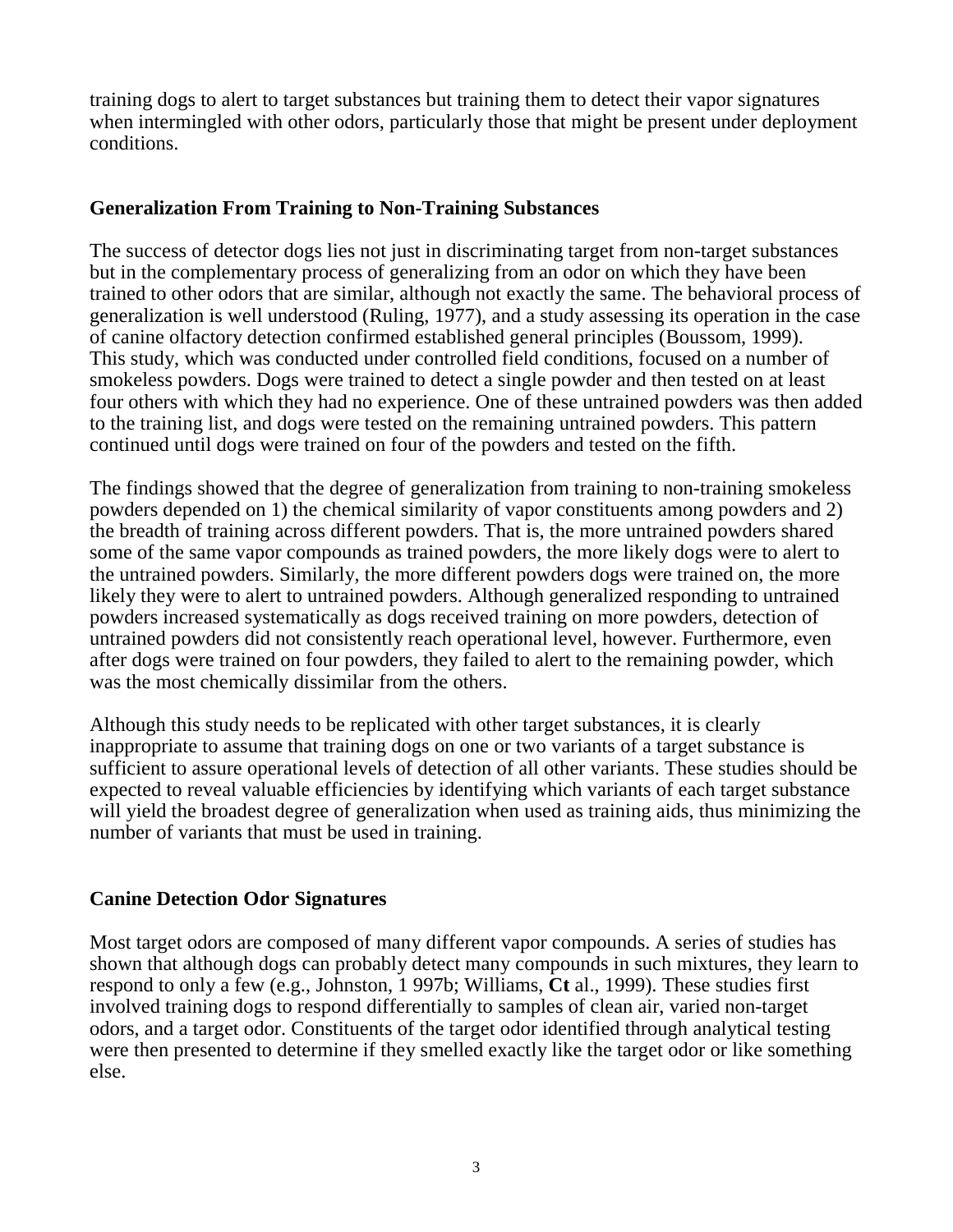The result of this testing procedure for four explosives (a selected smokeless powder, C-4, dynamite, and military grade TNT) has revealed very similar outcomes. Dogs learn to recognize a substance in terms of its most abundant vapor constituents (typically one or two). In the case of explosives, the most abundant compounds are usually solvents. Although dogs may differ from one another in the vapor compounds that come to define the substance, these differences are within the same set of compounds. The constituent compounds by which a dog learns to recognize a substance define its detection odor signature for that substance.

These findings contradict traditional beliefs that dogs are responding to compounds of interest to trainers and handlers (e.g., the energetic compounds in explosives). The nature of detection odor signatures has pervasive operational implications. For instance, specific information about odor signatures should provide a superior basis for selecting training aids that avoid safety and security problems of actual target substances. The characteristics of odor signatures further suggest that it may be risky to force dogs to learn to alert to a substance using arbitrary training substances selected by trainers or handlers. Such aids may make it more difficult for dogs to detect the substance than would be the case if it learned a signature naturally. It may even be the case that dogs trained on an arbitrarily selected signature may gradually learn a natural signature instead as they gain experience in the field. A solid understanding of odor signatures may also enhance our understanding of the basis for false positive responses and how contamination affects detection accuracy.

## **Learning Multiple Odor Discriminations**

Established practice has shown that dogs are capable of learning a number of odor discriminations that can be demonstrated interchangeably. Although the maximum number of odors dogs are generally capable of detecting at any time has not been determined, there is probably little value in such an exercise even if it could be accomplished. It may be more relevant to evaluate the effects of training an increasing number of odor discriminations on detection accuracy, new odor training, and refresher training.

Such a study was conducted under controlled field conditions using ten single compound substances (Johnston, 1999). Dogs were first trained to alert to a single target and to ignore ten different non-target compounds. Ten days later, they were tested on their ability to detect the target substance and there after received refresher training, if needed, before being trained on an additional target odor. Every ten days later, this cycle of testing on all odors learned to date, receiving refresher training, and learning a new odor was repeated until they had learned and been tested on ten target odors.

The findings did not reveal any systematic decrement in detection performance as more target odors were learned. Although the number of trials required to learn new odors increased somewhat over the first four odors, this increase did not continue as more odors were trained. Furthermore, the number of refresher trials dogs needed per odor after each test to reestablish performance standards decreased as more odors were learned.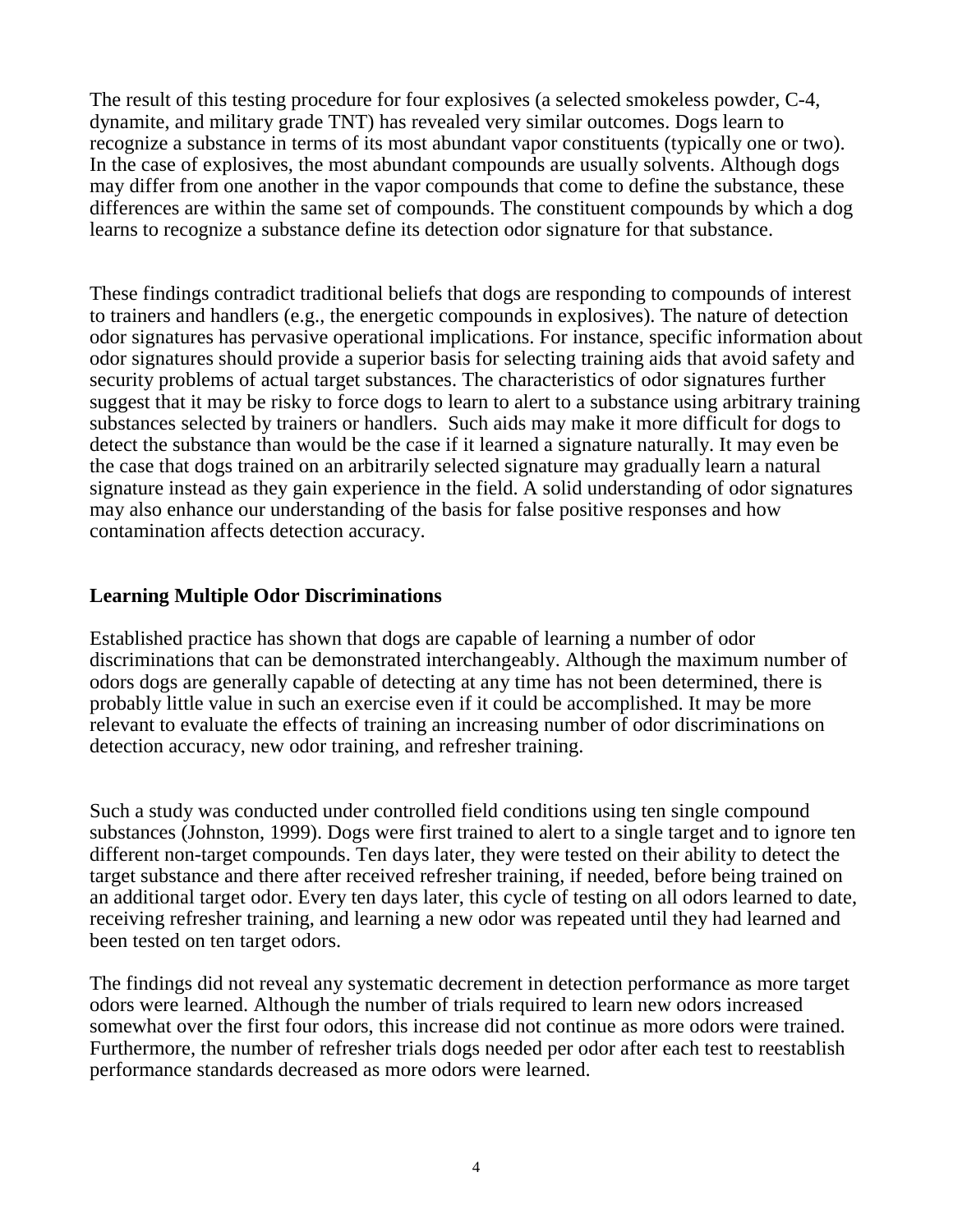This study showed that dogs could learn up to at least ten odor discriminations without difficulty, even under a challenging test protocol. Although some odors will be more difficult to learn than others, it is clear that requiring dogs to detect at least ten odors need not exact a price in terms of detection performance on previously learned odors, the effort require to train new odors, or on refresher training requirements.

## **Durability of Odor Discriminations**

The above study was then turned around to focus on the durability of odor discriminations in the absence of refresher training. A new set of dogs learned to discriminate all ten odors from a changing set often non-target odors. They were then tested after increasing periods (each approximately 50% longer than the last) during which they had no experience with target or non-target odors or the search task. Following a single test session at the end of each interval, dogs were given refresher training as needed so that they began each interval at the same high standard of detection performance.

The results for all dogs showed no systematic deterioration in detection performance for up to four months, the longest interval tested. This remarkable performance is clear evidence that dogs are quite good at retaining high levels of detection performance for considerable periods of time on a variety of odor discriminations without refresher training.

This finding suggests that the odor discrimination component of regularly scheduled refresher training may not need as much attention as is commonly thought, which has logistical implications for the availability and use of training aids. This study provides no evidence regarding the other major canine component required for effective detection performance search skills. Both aspects of canine training must be studied further before recommendations can be offered about the frequency of different types of refresher training. The role of refresher training in maintaining handler skills must also be considered.

In sum, it is important to understand the requirements of the different components of refresher training and consider how to construct protocols that optimize both effectiveness and efficiency.

## **Summary**

Although additional studies are underway and many more remain to be conducted, recent findings emerging from the IBDS R&D program concerning the detector dog and its training and deployment warrant consideration for possible impact on operational protocols. The following list summarizes these findings and some of their possible operational consequences.

# **Olfactory Sensitivity**

- Documented limits of olfactory detection for the dog range from tens of ppb to 500 ppt.
- ! Trainers/handlers should understand that dogs detect substances in term of vapor concentration, not weight.
- ! Regardless of the concentration at the odor source, dogs initially encounter relatively low concentrations on the periphery of a vapor plume.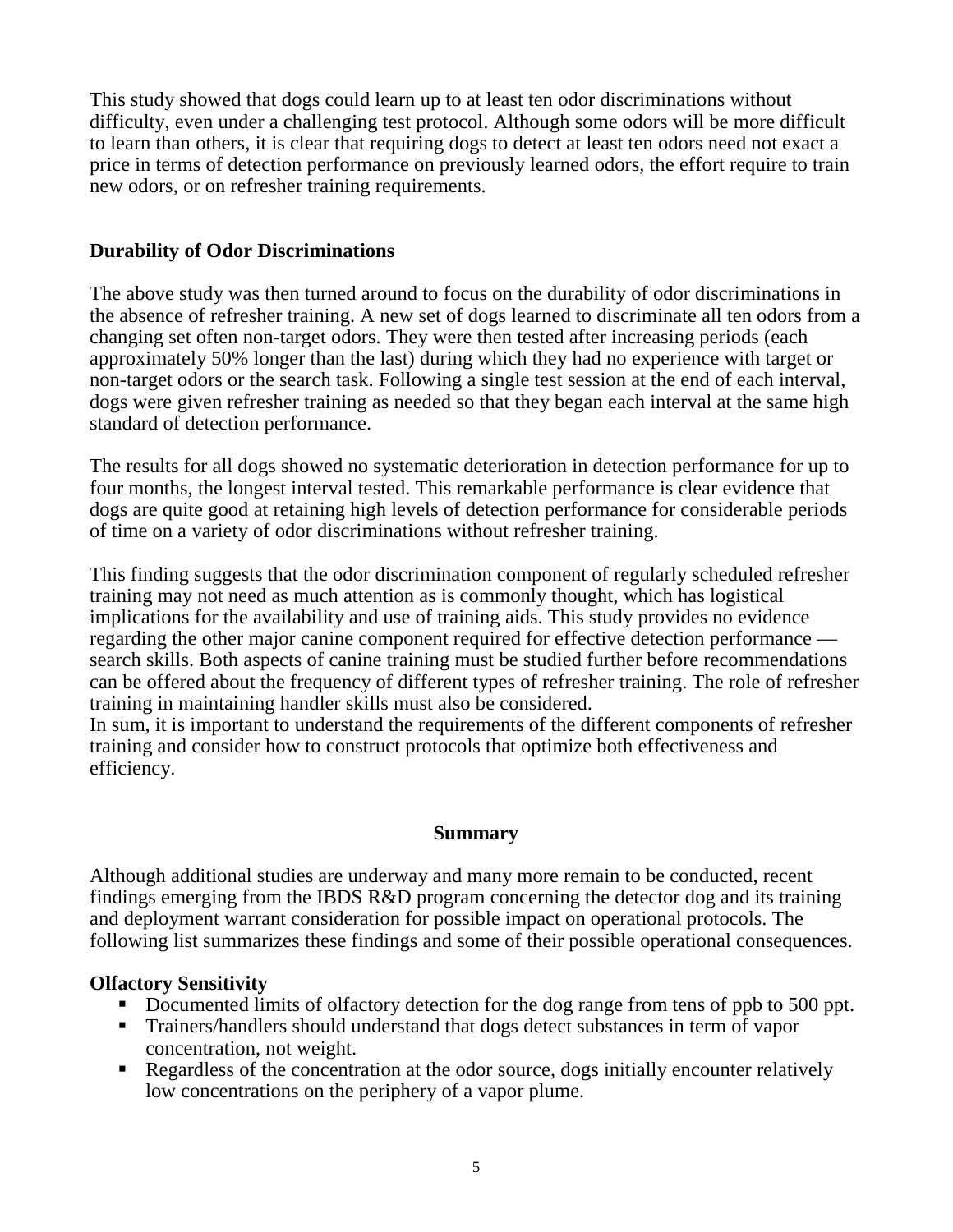! Regardless of the deployment scenario, dogs should be trained to alert to a wide range of concentrations, particularly including low concentrations.

## **Odor Discrimination Capabilities**

- **•** Dogs are extremely good at discriminating a target vapor from non-target vapors that are also present, even at relatively high concentrations of non-target odors.
- ! Trainers/handlers should augment this capability by training dogs to detect target substances when intermingled with non-target odors that may be encountered in deployment scenarios.

## **Generalization From Training to Non-Training Substances**

- Dogs are more likely to alert to untrained variants of training substances if the most abundant vapor compounds from these variants are the same as those from target substances.
- ! The more varieties of a substance dogs are trained on, the more likely they are to alert to non-trained variants.
- ! Training dogs on multiple, arbitrarily selected variants of a target substance will not assure that they will detect untrained variants at operationally useful levels of accuracy.
- ! The particular variants of a target substance on which dogs are trained that will provide the broadest generalization to untrained variants can only be determined by systematic study.

## **Canine Detection Odor Signatures**

- ! When being trained to detect a substance, dogs learn to alert to one or two of its most abundant vapor compounds.
- ! Although the detection odor signature for a substance varies across dogs, these variations involve the same two or three vapor compounds.
- ! Although dogs can be trained to use an odor signature selected by trainers/handlers, this may yield poorer detection performance than allowing dogs to learn a natural signature.
- ! Knowing the detection odor signatures for a substance may allow informed selection of training aids and explain some types of false positive alerts.

## **Learning Multiple Odor Discriminations**

- **Dogs can easily learn as many as ten odor discriminations.**
- ! Learning multiple odor discriminations does not necessarily worsen detection performance of odors already learned.
- ! As more odor discriminations are learned, the number of training trials required will not continue to increase, and the number of refresher training trials will decrease.

# **Durability of Odor Discriminations**

- Dogs can continue to discriminate up to ten target odors from ten non-target odors after at least four months without refresher training.
- ! The odor discrimination training component of refresher training may require less frequent attention that is commonly thought.
- ! The separate refresher training requirements for canine search skills and handler skills should be identified.